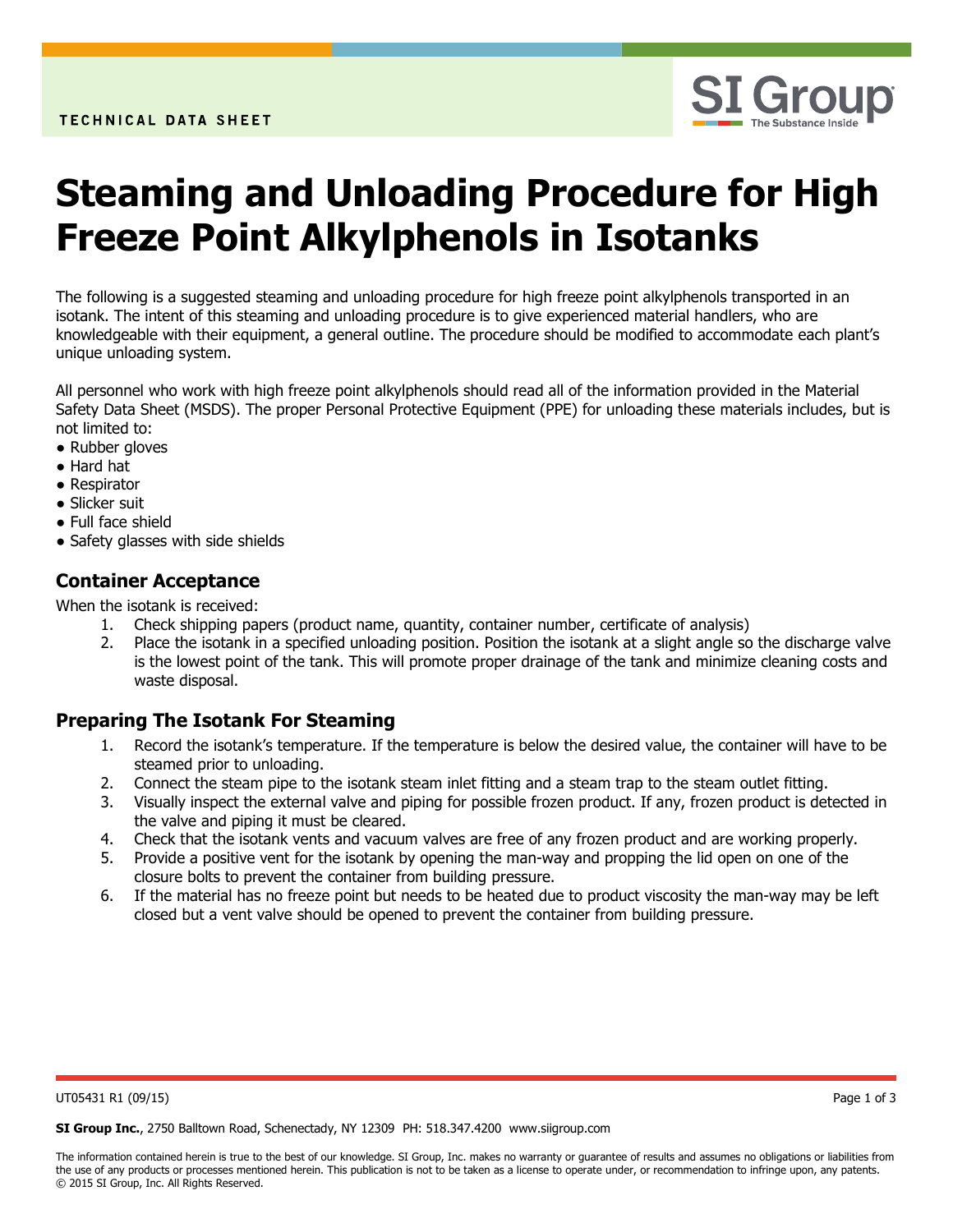

### Steaming The Isotank

- 1. Open the steam source valve.
- 2. Monitor the isotank temperature.
- 3. Begin the isotank steaming procedure at 3 to 3.5 bars and maintain the pressure until the product approaches the desired temperature. Assure that the steam trap is working properly by observing the trap alternately discharging steam condensate and then a small burst of steam pressure.
- 4. Discontinue the steaming process when the temperature reaches the desired value, listed below.

| <b>Product</b>                     | <b>Unloading temperature</b> |                |
|------------------------------------|------------------------------|----------------|
|                                    | °C                           | °F             |
| Para-tert-butylphenol (PTBP)       | $110^\circ$                  | $230^\circ$    |
| Para-tert-amylphenol (PTAP)        | $110^\circ$                  | $230^\circ$    |
| Para-tert-octylphenol (PTOP)       | $105^\circ$                  | $220^{\circ*}$ |
| Para-cumylphenol (PCP)             | $95^\circ$                   | $205^{\circ*}$ |
| 2,4-Di-cumylphenol (2,4-DCP)       | $85^\circ$                   | $185^\circ$    |
| 2,4-Di-tert-butylphenol (2,4-DTBP) | $80^\circ$                   | $175^{\circ*}$ |
| 2,6-Di-tert-butylphenol (2,6-DTBP) | $55^\circ$                   | $130^{\circ*}$ |
| 2,4-Di-tert-amylphenol (2,4-DTAP)  | $45^\circ$                   | $115^{\circ*}$ |

\*Suggested temperature for unloading

Distances from shipping container to storage tank vary. For longer distances we suggest heating the container 5-8C/10-15F hotter. The dissolution time varies according to the container size, and seasonal conditions.

## Unloading The Isotank

- 1. All valves, lines and equipment to be used during unloading should be free of obstructions and hot (steam tracing, if available)
- 2. Before hooking the receiving line to the isotank, open the external valve slowly to be sure there are no leaks. Open it up fully, and steam heat the valve until it is very hot.
- 3. Blow the moisture out with inert gas, close the valve, and hook up the line.
- 4. Re-check the isotank temperature to ensure it is the proper temperature.
- 5. The isotank may be unloaded by pressure or by a pump. When using a pump the "manway" must be open, or enough inert gas must be fed into the isotank to prevent the isotank from collapsing.
- 6. After the isotank is hooked up, and the system is ready to receive the product, open the external valve first.
- 7. Rapidly and completely open the internal valve. If the material flow is stopped during unloading, repeat steps  $1 - 6$ .
- 8. Purge the unloading system with inert gas after unloading to clear the system of residual product towards the product storage tank.
- 9. Secure all discharge valves on the container and valves to the storage facility. Close, vent and disconnect the nitrogen purge supply.
- 10. If the container has been pressurized with nitrogen during the unloading process, vent the container. If residual nitrogen pressure is allowed to stay in the container, place a caution tag on the man-way indicating that the tank was left under pressure.

NOTE: If unloading or delivery of the isotank is delayed, and the product is molten, leave an appropriate level of steam on the isotank to maintain the unloading temperature (±5ºC/±9ºF). The product quality (ie., color) may be compromised if it cools and requires substantial re-steaming.